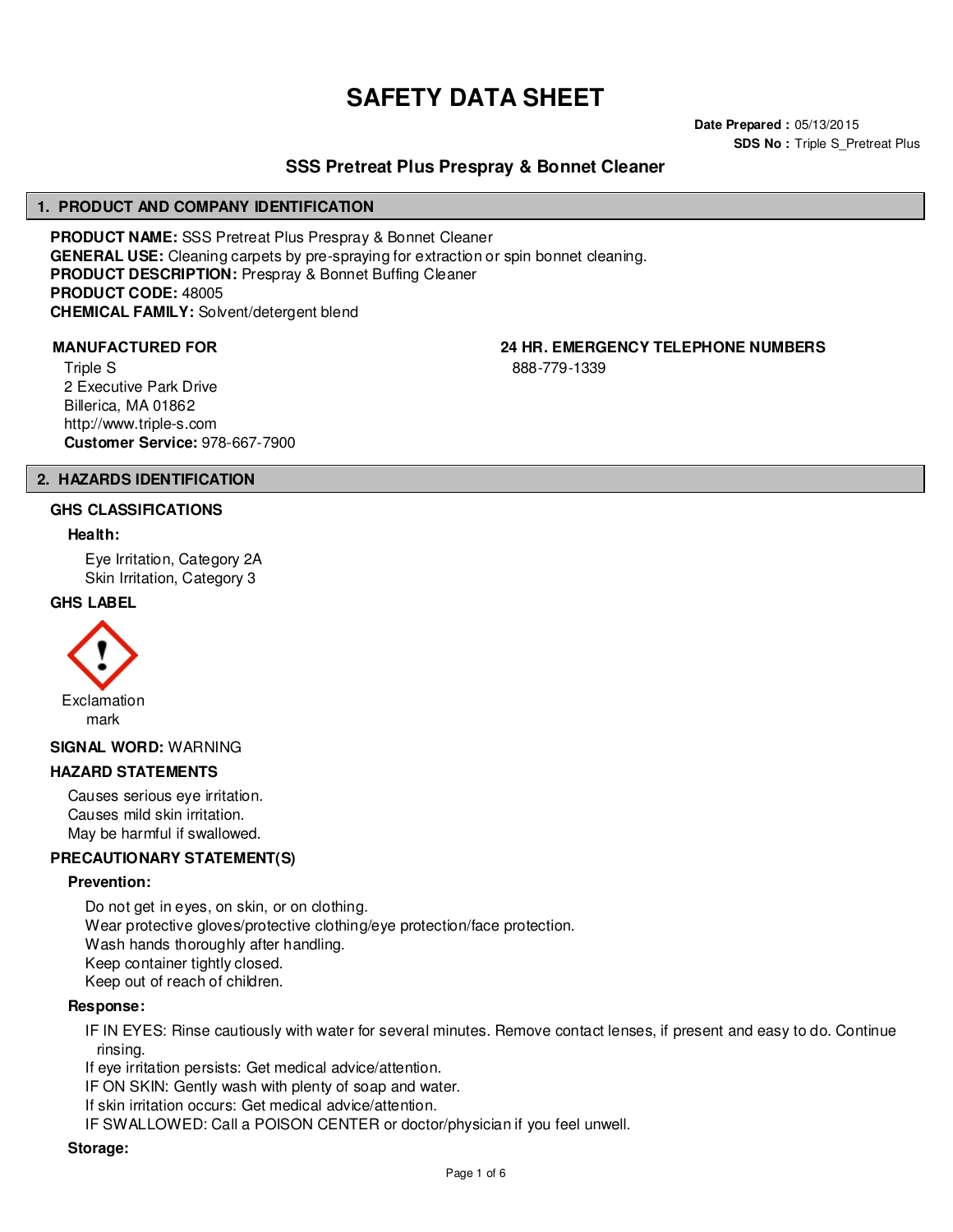Store in a closed container.

# **Disposal:**

Dispose of contents/container according to all local, state and Federal regulations.

#### **EMERGENCY OVERVIEW**

**PHYSICAL APPEARANCE:** Clear Liquid

**IMMEDIATE CONCERNS:** Eye & Skin irritant

## **POTENTIAL HEALTH EFFECTS**

**EYES:** Contact causes eye irritation.

**SKIN:** Skin irritant with prolonged or repeated contact.

## **SKIN ABSORPTION: None Expected.**

**INGESTION:** Although of moderate to low toxicity, ingestion can cause gastrointestinal irritation, nausea, vomiting, diarrhea, and possible death.

**INHALATION:** None Expected.

## **REPRODUCTIVE TOXICITY**

**TERATOGENIC EFFECTS:** None known.

**CARCINOGENICITY:** No listed substance

**MUTAGENICITY:** None known.

**MEDICAL CONDITIONS AGGRAVATED:** Previous skin conditions such as dermatitis may be aggrevated.

**ROUTES OF ENTRY:** Eye, skin, ingestion.

**CANCER STATEMENT:** No listed substance

**WARNING CAUTION LABELS:** Irritant

**PHYSICAL HAZARDS:** None Expected.

# **3. COMPOSITION / INFORMATION ON INGREDIENTS**

| <b>Chemical Name</b>                                                        | $Wt.\%$   | <b>CAS</b>         |
|-----------------------------------------------------------------------------|-----------|--------------------|
| Diethylene Glycol Butyl Ether                                               | $0 - 5$   | 112-34-5           |
| Tripropylene Glycol Methyl Ether                                            |           | 10 - 15 25498-49-1 |
| Tetrasodium ethylenediamine tetraacetate                                    | $0 - 5$   | $64 - 02 - 8$      |
| 2-Propenoic acid, methyl ester, reaction products with 2-ethyl-1-hexanamine |           | 10 - 15 68610-44-6 |
| Fragrance                                                                   | < 0.5     | N/A                |
| Water                                                                       | $50 - 60$ | 7732-18-5          |

# **4. FIRST AID MEASURES**

**EYES:** Immediately flush eyes with water for at least 15 minutes, while holding eyelids open. Remove contact lenses, if present, after the first 5 minutes, then continue rinsing eye. Seek medical attention immediately.

**SKIN:** Wash with soap and water. Get medical attention if irritation develops or persists.

**INGESTION:** Get immediate medical attention. Do not induce vomiting unless instructed to do so by poison center or physician.

**INHALATION:** Remove victim to fresh air and monitor. Seek medical advise if irritation persists.

# **SIGNS AND SYMPTOMS OF OVEREXPOSURE**

**EYES:** Burning sensation with tearing, redness.

**SKIN:** Prolonged contact will cause irritation marked by redness, burning sensation.

**SKIN ABSORPTION:** Not Established

**INGESTION:** Irritation of mouth, throat, along with stomach upset, vomiting.

**INHALATION:** Irritation of nose, throat and lungs with coughing, sneezing, possible difficulty breathing.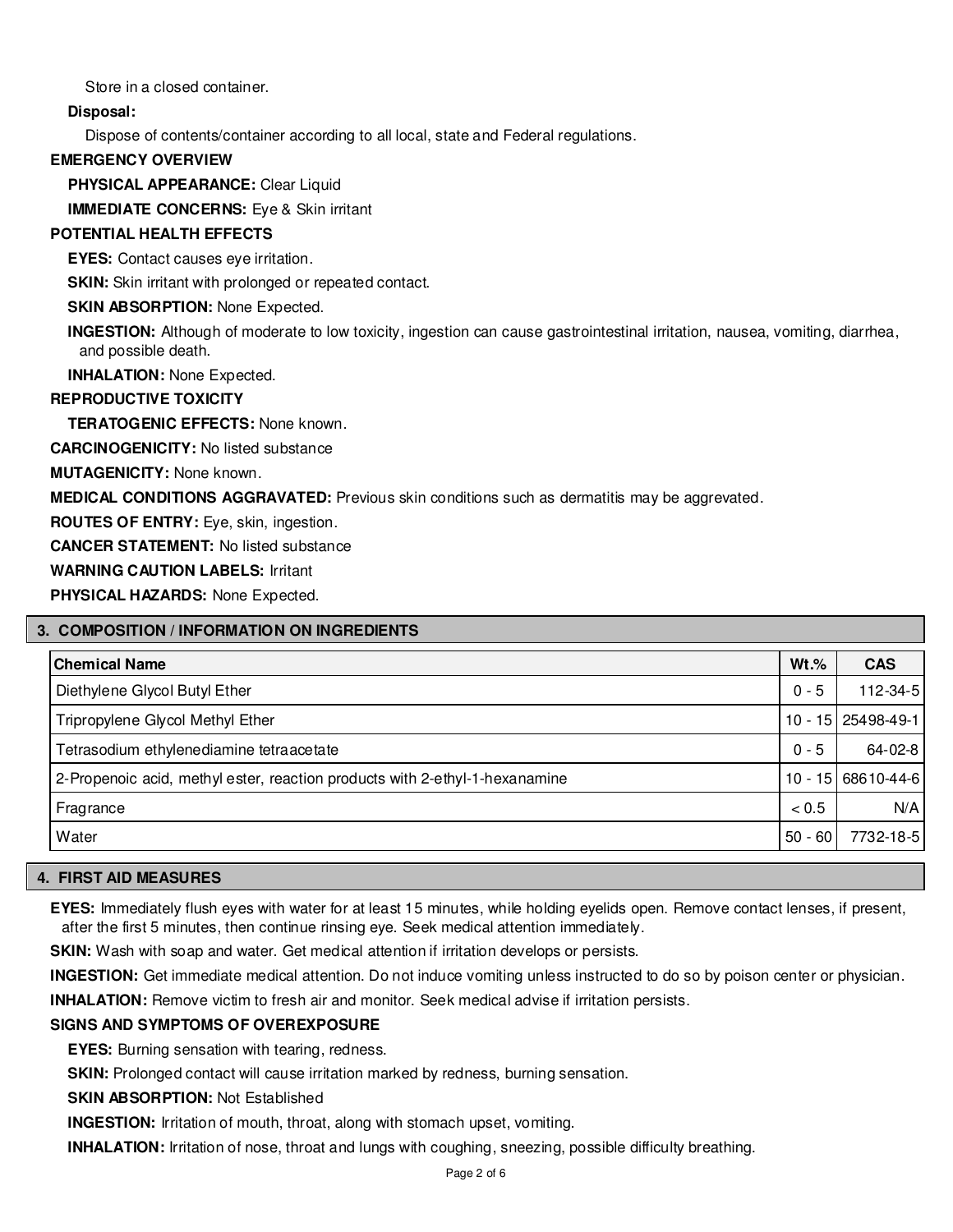#### **5. FIRE FIGHTING MEASURES**

**FLAMMABLE CLASS:** NA = Not Applicable

**GENERAL HAZARD:** NA = Not Applicable

**EXTINGUISHING MEDIA:** Not required. Water based material.

**FIRE FIGHTING PROCEDURES:** NA = Not Applicable

#### **6. ACCIDENTAL RELEASE MEASURES**

**SMALL SPILL:** Avoid walking in product. Wipe up or otherwise flush small spills to sanitary sewer.

LARGE SPILL: Avoid walking in material. Prevent product from entering into stream, soil, storm sewer or other bodies of water.

#### **ENVIRONMENTAL PRECAUTIONS**

**WATER SPILL:** Avoid discharges into open waterways.

**LAND SPILL:** Avoid discharge to soil.

**GENERAL PROCEDURES:** Isolate spill or leak area immediately. Keep unauthorized personnel away. Do not touch or walk through spilled material. Prevent entry into waterways, sewers, or confined areas. Absorb with dry earth, sand or other noncombustible material and transfer to containers.

**SPECIAL PROTECTIVE EQUIPMENT:** Eye protection, rubber gloves, rubber boots to protect feet.

#### **7. HANDLING AND STORAGE**

**GENERAL PROCEDURES:** Close container after use.

HANDLING: Wear eye protection, rubber gloves when handling concentrate.

**STORAGE:** Store in area inaccessible to children.

**STORAGE TEMPERATURE:** Store at ambient temperatures.

**STORAGE PRESSURE:** Store at ambient atmospheric pressure.

# **8. EXPOSURE CONTROLS / PERSONAL PROTECTION**

#### **EXPOSURE GUIDELINES**

| OSHA HAZARDOUS COMPONENTS (29 CFR1910.1200) |             |                        |                   |                     |                   |  |  |
|---------------------------------------------|-------------|------------------------|-------------------|---------------------|-------------------|--|--|
|                                             |             | <b>EXPOSURE LIMITS</b> |                   |                     |                   |  |  |
|                                             |             |                        | <b>ACGIH TLV</b>  | <b>Supplier OEL</b> |                   |  |  |
| <b>Chemical Name</b>                        |             | ppm                    | mg/m <sup>3</sup> | ppm                 | mg/m <sup>3</sup> |  |  |
|                                             | <b>TWA</b>  | 10                     |                   | 35                  | <b>NL</b>         |  |  |
| Diethylene Glycol Butyl Ether               | <b>STEL</b> |                        |                   | <b>NL</b>           | <b>NL</b>         |  |  |

**ENGINEERING CONTROLS:** Use in well ventilated area.

#### **PERSONAL PROTECTIVE EQUIPMENT**

**EYES AND FACE:** Safety glasses with side shields.

**SKIN:** Rubber or other chemical resistant gloves.

**RESPIRATORY:** A respirator is not needed under normal and intended conditions of product use.

**PROTECTIVE CLOTHING:** No special requirements.

**WORK HYGIENIC PRACTICES:** Wash with soap and water after handling. Do not eat, drink or smoke while using product.

# **9. PHYSICAL AND CHEMICAL PROPERTIES**

**PHYSICAL STATE:** Liquid **ODOR:** Pleasantly Fresh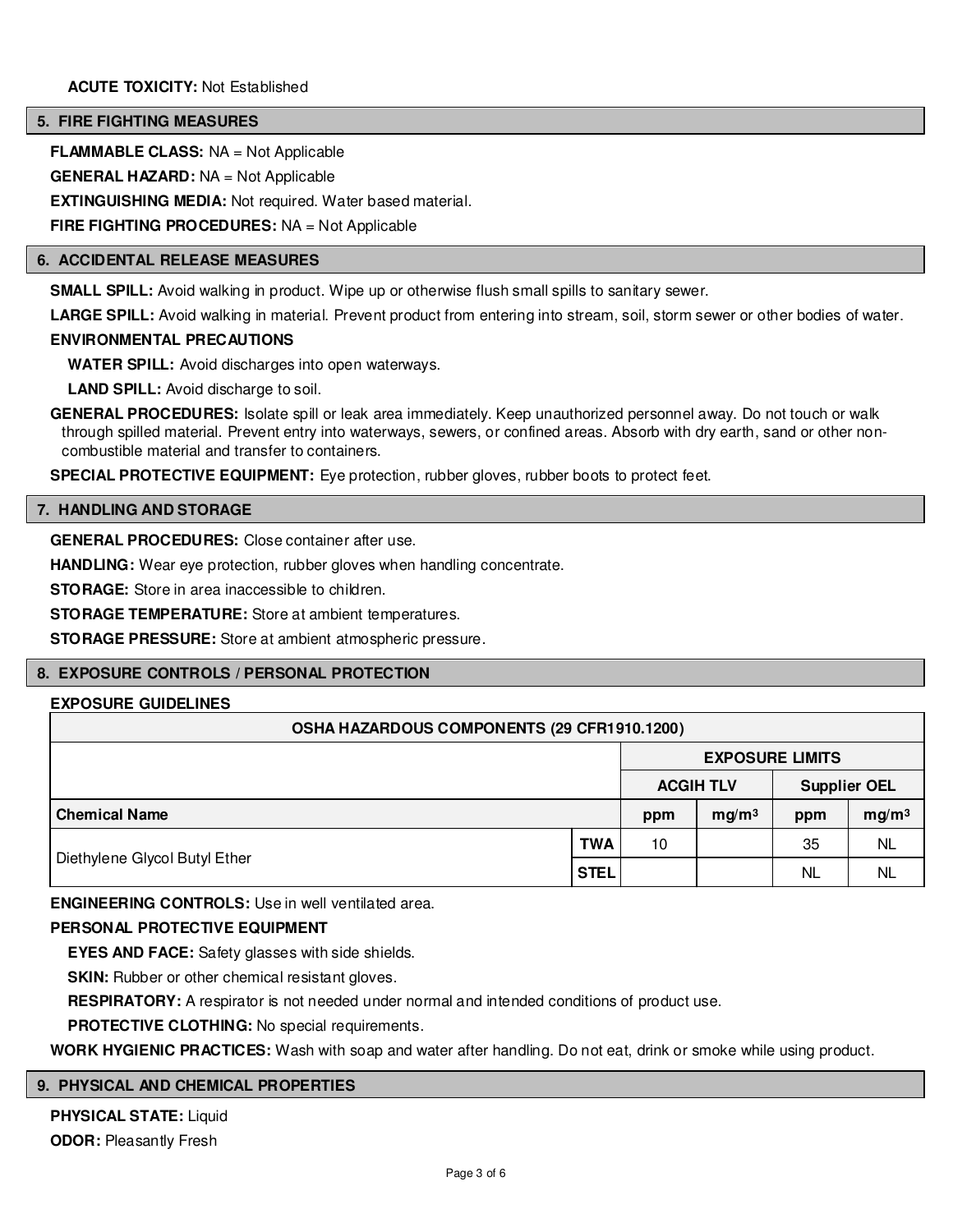**ODOR THRESHOLD:** Not Established **COLOR:** Water Clear **pH:** 8.0 to 8.5 **PERCENT VOLATILE:** 85+ **FLASH POINT AND METHOD:** None **FLAMMABLE LIMITS:** N/A **AUTOIGNITION TEMPERATURE:** NA = Not Applicable **VAPOR PRESSURE:** ≤ 20 mm Hg at (68°F) **VAPOR DENSITY:** < 1 Air = 1 **BOILING POINT: 212° F; 100° C FREEZING POINT: 32° F; 0° C THERMAL DECOMPOSITION:** Not Available **SOLUBILITY IN WATER:** Complete **EVAPORATION RATE:** (Water =1) 1.0 **DENSITY:** 8.53 at (68°F) **SPECIFIC GRAVITY:** 1.022 grams/ml. **VISCOSITY:** Water thin. **(VOC):** None

#### **10. STABILITY AND REACTIVITY**

**REACTIVITY:** Stable **HAZARDOUS POLYMERIZATION:** No **CONDITIONS TO AVOID:** Not Established **POSSIBILITY OF HAZARDOUS REACTIONS:** None Expected. **HAZARDOUS DECOMPOSITION PRODUCTS:** None known. **INCOMPATIBLE MATERIALS:** Strong acids, oxidizers.

# **11. TOXICOLOGICAL INFORMATION**

### **ACUTE**

| <b>Chemical Name</b>                     | ORAL $LD_{50}$<br>(rat) | <b>DERMAL LD<sub>50</sub></b><br>(rabbit) |
|------------------------------------------|-------------------------|-------------------------------------------|
| Diethylene Glycol Butyl Ether            | ~ 4500 mg/kg<br>(rat)   | ~ 2764 mg/kg<br>(rabbit)                  |
| Tripropylene Glycol Methyl Ether         | $>3200$ mg/kg<br>(rat)  | $>$ 2000 mg/kg<br>(rabbit)                |
| Tetrasodium ethylenediamine tetraacetate | 3030 mg/kg<br>(rat)     | $> 5000$ mg/kg<br>(rabbit)                |

**EYES:** Not Established

**DERMAL LD50:** Not Established

**SKIN ABSORPTION: None Expected.** 

**ORAL LD50:** Not Established

**INHALATION LC50:** Not Established

**EYE EFFECTS:** Moderate to severe eye irritant.

**SKIN EFFECTS:** May irritate skin with prolonged or repeated contact.

**IRRITATION:** Irritant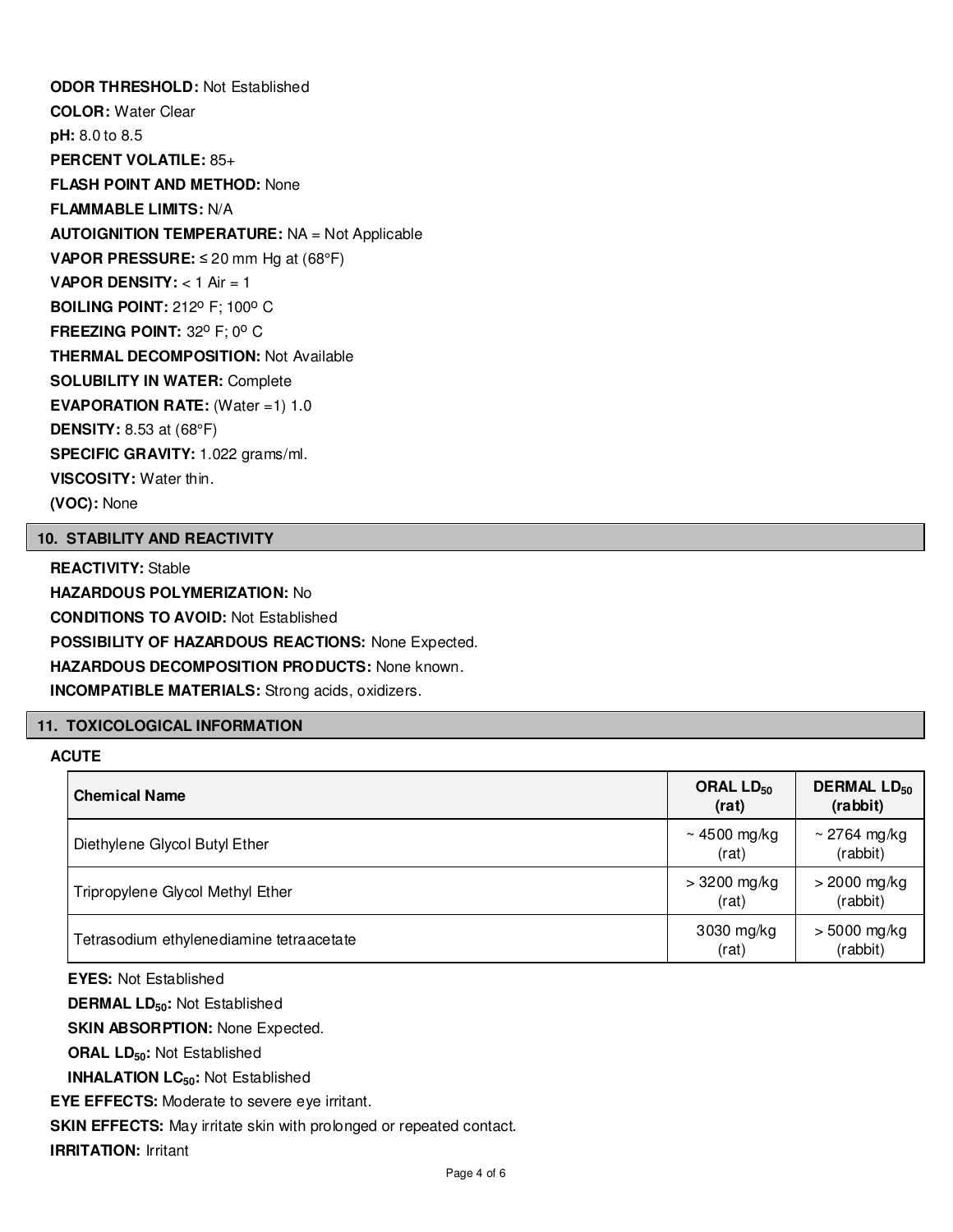**SENSITIZATION:** No known significant effects or critical hazards.

**REPRODUCTIVE EFFECTS:** No known significant effects or critical hazards.

**MUTAGENICITY:** No known significant effects or critical hazards.

#### **12. ECOLOGICAL INFORMATION**

**ENVIRONMENTAL DATA:** Not Established

**ECOTOXICOLOGICAL INFORMATION:** Not Established

**AQUATIC TOXICITY (ACUTE):** Not Established

#### **13. DISPOSAL CONSIDERATIONS**

**DISPOSAL METHOD:** Small amounts (less than 5 gallons) may be disposed of in sanitary sewer. Consult local authorities for additional disposal information.

**FOR LARGE SPILLS:** Consult with local and state authorities for large volume disposal.

**PRODUCT DISPOSAL:** Any method in accordance with local, state, and federal laws. Best method is to recycle or reuse for intended purpose.

**EMPTY CONTAINER:** Rinse container with clear water. Offer container for recycling, or dispose of in trash.

## **RCRA/EPA WASTE INFORMATION:** NA = Not Applicable

#### **14. TRANSPORT INFORMATION**

## **DOT (DEPARTMENT OF TRANSPORTATION)**

**PROPER SHIPPING NAME:** Cleaning Compound, not regulated.

## **ROAD AND RAIL (ADR/RID)**

**PROPER SHIPPING NAME:** Cleaning Compound, not regulated.

#### **AIR (ICAO/IATA)**

**SHIPPING NAME:** Cleaning Compound, not regulated.

#### **VESSEL (IMO/IMDG)**

**SHIPPING NAME:** Cleaning Compound, not regulated.

#### **15. REGULATORY INFORMATION**

# **UNITED STATES**

# **SARA TITLE III (SUPERFUND AMENDMENTS AND REAUTHORIZATION ACT)**

**311/312 HAZARD CATEGORIES:** Health - Acute

**FIRE:** No **PRESSURE GENERATING:** No **REACTIVITY:** No **ACUTE:** Yes **CHRONIC:** No

**313 REPORTABLE INGREDIENTS:** NA = Not Applicable

#### **EPCRA SECTION 313 SUPPLIER NOTIFICATION**

| <b>Chemical Name</b>          | $Wt.\%$ | <b>CAS</b> |
|-------------------------------|---------|------------|
| Diethylene Glycol Butyl Ether |         | 112-34-5   |

# **302/304 EMERGENCY PLANNING**

**EMERGENCY PLAN:** NA = Not Applicable

# **CERCLA (COMPREHENSIVE RESPONSE, COMPENSATION, AND LIABILITY ACT)**

**CERCLA REGULATORY:** NA = Not Applicable

# **TSCA (TOXIC SUBSTANCE CONTROL ACT)**

**TSCA REGULATORY:** All ingredients are listed on the TSCA Chemical Inventory.

#### **CALIFORNIA PROPOSITION 65:** None

**CARCINOGEN:** No listed substance